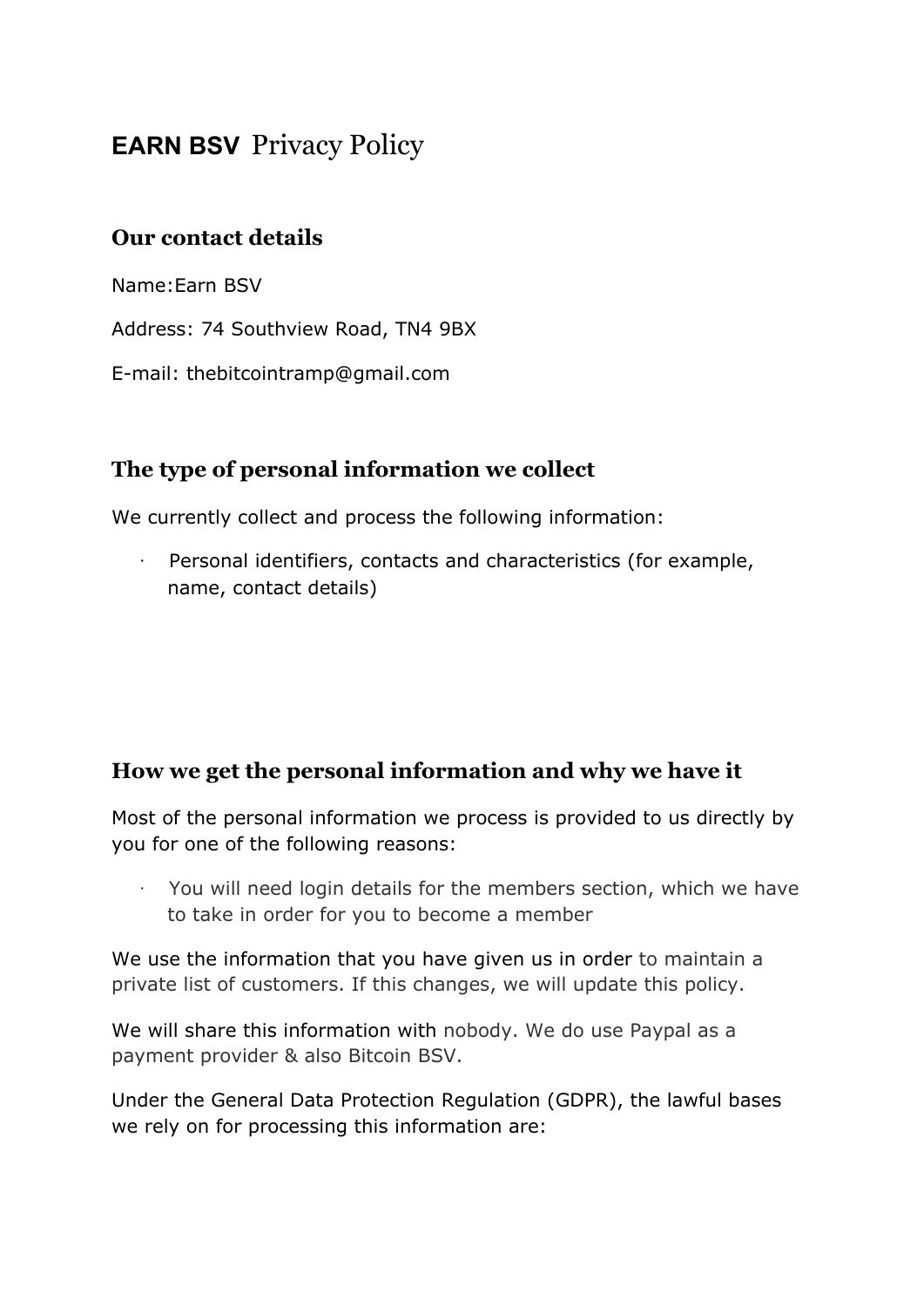**Your consent. You are able to remove your consent at any time. You can do this by contacting** thebitcointramp@gmail.com**.**

**We have a legal obligation.**

## **How we store your personal information**

Your information is securely stored in the Wix database.

We keep names, date of births & email addresses for members. We will then dispose of your information when you cancel your membership.

# **Your data protection rights**

Under data protection law, you have rights including:

**Your right of access** - You have the right to ask us for copies of your personal information.

**Your right to rectification** - You have the right to ask us to rectify personal information you think is inaccurate. You also have the right to ask us to complete information you think is incomplete.

**Your right to erasure** - You have the right to ask us to erase your personal information in certain circumstances.

**Your right to restriction of processing** - You have the right to ask us to restrict the processing of your personal information in certain circumstances.

**Your right to object to processing** - You have the the right to object to the processing of your personal information in certain circumstances.

**Your right to data portability** - You have the right to ask that we transfer the personal information you gave us to another organisation, or to you, in certain circumstances.